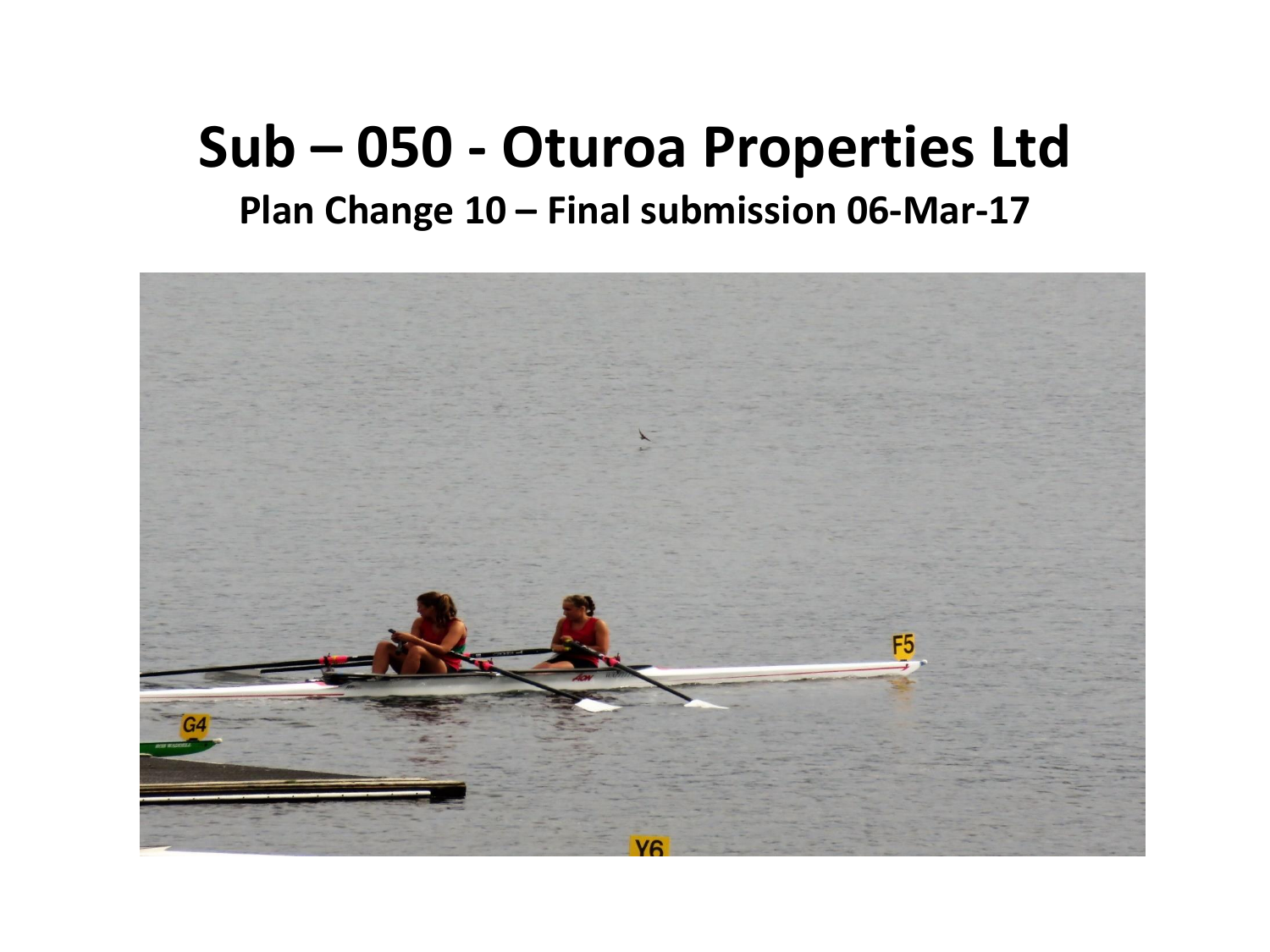## Groundwater Boundary History

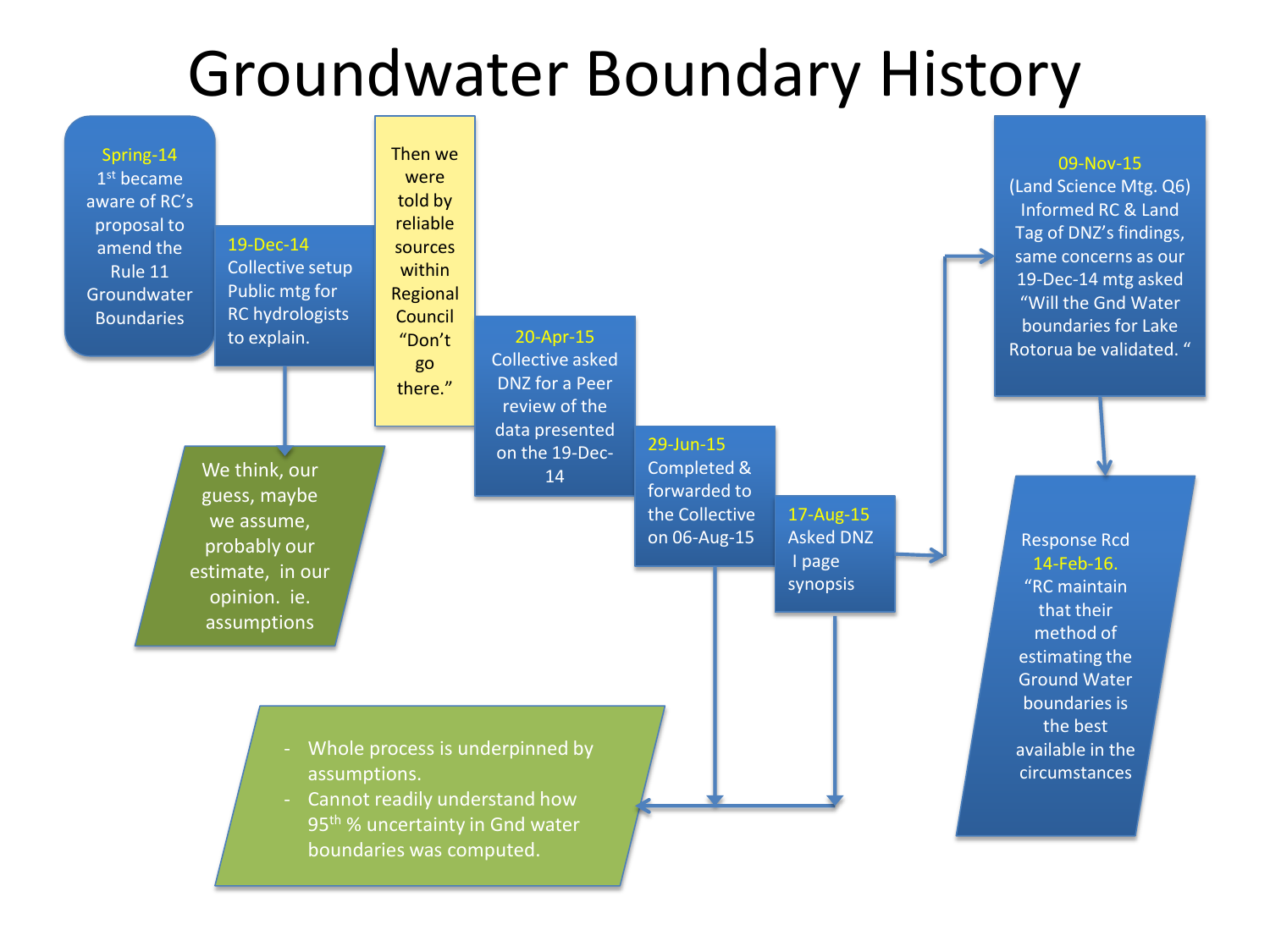## Oturoa Agreement

- MOU (Memorandium of Understanding)
	- between Lake Primary Producers Collective
	- Bay of Plenty Regional Council
	- Federated Farmers

Signed 18-Feb-13

- Witnessed by Lakes Water Quality Society Inc
- New Zealand Government.

"All parties agreed that every effort will be made to meet the spirit of this agreement."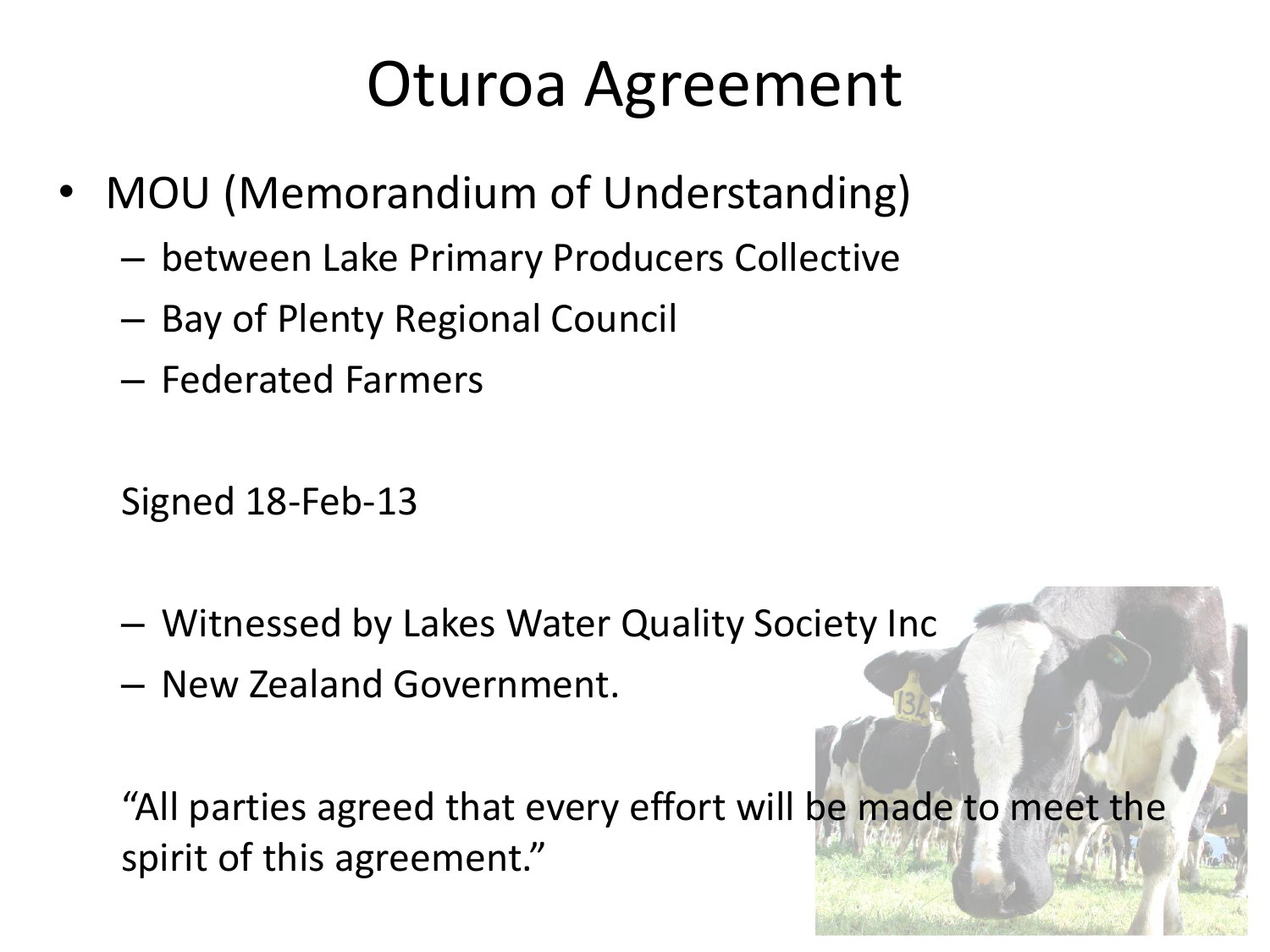